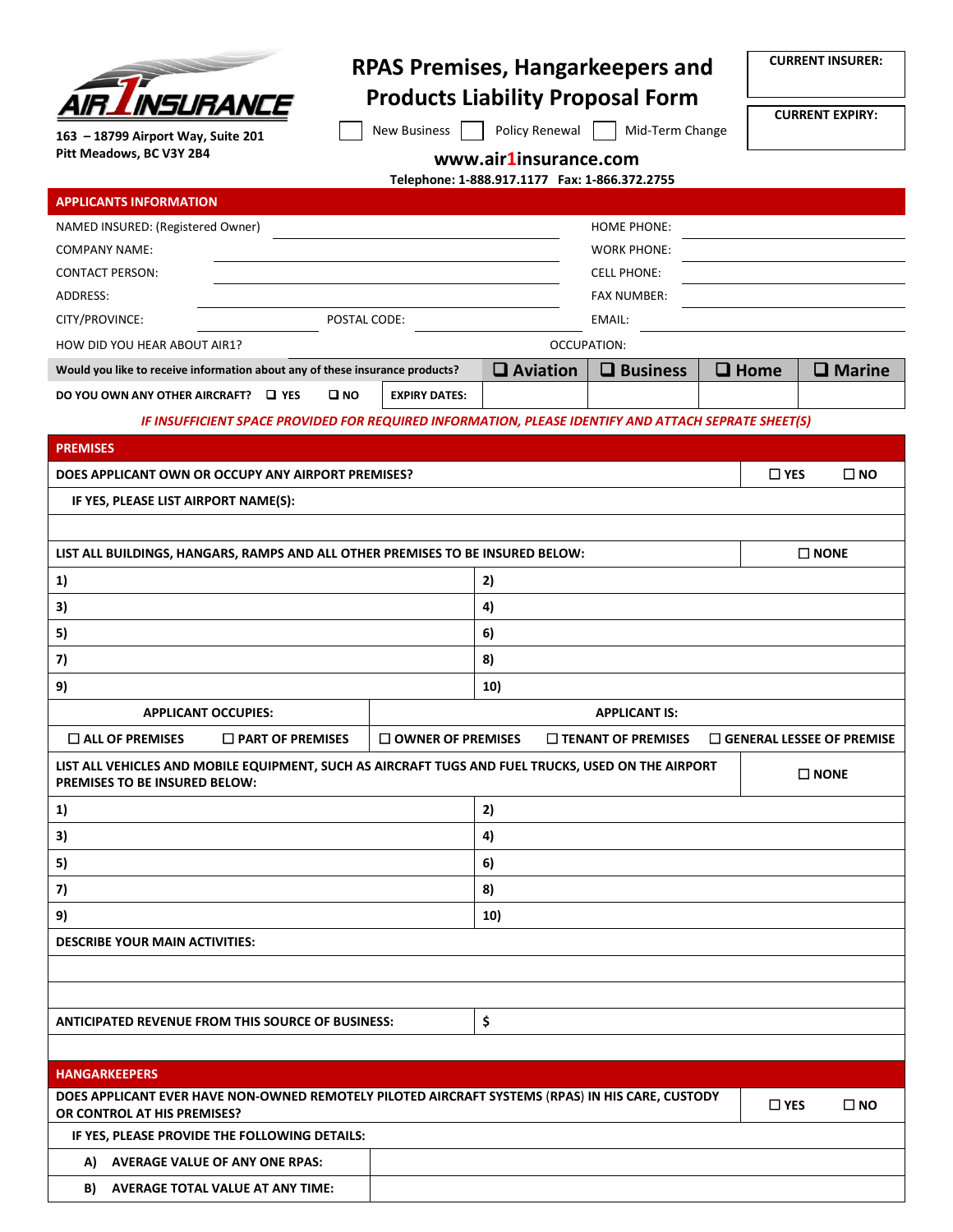|                                                  | <b>ANTICIPATED REVENUE FROM THIS SOURCE OF BUSINESS:</b> |  | \$ |            |              |  |  |
|--------------------------------------------------|----------------------------------------------------------|--|----|------------|--------------|--|--|
| DO YOU REQUIRE IN-FLIGHT HANGARKEEPERS COVERAGE? |                                                          |  |    | $\Box$ YES | $\square$ NO |  |  |
|                                                  | <b>CARE, CUSTODY OR CONTROL:</b>                         |  |    |            |              |  |  |
| I)                                               | AVERGAE NUMBER OF ENGINES IN YOUR                        |  |    |            |              |  |  |
|                                                  | WING AIRCRAFT INCLUDED ABOVE:                            |  |    |            |              |  |  |
| H)                                               | PLEASE PROVIDE DETAILS OF ANY ROTOR                      |  |    |            |              |  |  |
|                                                  | <b>CARE, CUSTODY OR CONTROL:</b>                         |  |    |            |              |  |  |
| G)                                               | AVERAGE NUMBER OF RPAS IN YOUR                           |  |    |            |              |  |  |
| F)                                               | <b>MAXIMUM VALUE OUTSIDE HANGAR(S):</b>                  |  |    |            |              |  |  |
| E)                                               | <b>MAXIMUM VALUE IN ANY ONE HANGAR:</b>                  |  |    |            |              |  |  |
| D)                                               | <b>MAXIMUM TOTAL VALUE AT ANY TIME:</b>                  |  |    |            |              |  |  |
| C)                                               | <b>MAXIMUM VALUE OF ANY ONE AIRCRAFT:</b>                |  |    |            |              |  |  |

## **PRODUCTS LIABILITY**

**NAME ANY SUBSIDIARIES INVOLVED WITH AVIATION PRODUCTS:**

| <b>SALES:</b>                                                                                                                                                                              |                                                                                                                | <b>CANADA:</b> | \$ | ℅          | OTHER:       | \$           |            | %            |
|--------------------------------------------------------------------------------------------------------------------------------------------------------------------------------------------|----------------------------------------------------------------------------------------------------------------|----------------|----|------------|--------------|--------------|------------|--------------|
|                                                                                                                                                                                            |                                                                                                                | USA:           | \$ | %          | (SPECIFY):   |              |            |              |
| <b>LAST 12 MONTHS</b>                                                                                                                                                                      |                                                                                                                |                |    |            |              |              |            |              |
| <b>FIXED WING:</b>                                                                                                                                                                         |                                                                                                                |                |    |            |              |              |            |              |
| <b>ROTOR WING:</b>                                                                                                                                                                         |                                                                                                                |                |    |            |              |              |            |              |
| <b>TOTAL:</b>                                                                                                                                                                              |                                                                                                                |                |    |            |              |              |            |              |
|                                                                                                                                                                                            | AIRFRAME:                                                                                                      |                |    |            |              |              |            |              |
| % SPLIT                                                                                                                                                                                    | <b>ENGINES/PROPELLERS/ROTORS</b>                                                                               |                |    |            |              |              |            |              |
| <b>BETWEEN:</b>                                                                                                                                                                            | SOFTWARE/GROUND CONTROL                                                                                        |                |    |            |              |              |            |              |
|                                                                                                                                                                                            | <b>STATION EQUIPMENT</b><br><b>ESTIMATES FOR NEXT 12 MOTNHS</b>                                                |                |    |            |              |              |            |              |
| <b>FIXED WING:</b>                                                                                                                                                                         |                                                                                                                |                |    |            |              |              |            |              |
| <b>ROTOR WING:</b>                                                                                                                                                                         |                                                                                                                |                |    |            |              |              |            |              |
|                                                                                                                                                                                            |                                                                                                                |                |    |            |              |              |            |              |
| <b>TOTAL:</b>                                                                                                                                                                              |                                                                                                                |                |    |            |              |              |            |              |
|                                                                                                                                                                                            | AIRFRAME:                                                                                                      |                |    |            |              |              |            |              |
| % SPLIT<br><b>BETWEEN:</b>                                                                                                                                                                 | ENGINES/PROPELLERS/ROTORS                                                                                      |                |    |            |              |              |            |              |
|                                                                                                                                                                                            | SOFTWARE/GROUND CONTROL<br><b>STATION EQUIPMENT</b>                                                            |                |    |            |              |              |            |              |
| <b>HOW LONG HAS INSURED BEEN IN THE RPAS BUSINESS:</b>                                                                                                                                     |                                                                                                                |                |    |            |              |              |            |              |
|                                                                                                                                                                                            | DESCRIPTION OF INSURED'S RPAS ACTIVITIES (E.G. REPAIR STATION, SOFTWARE SPECIALIST, ENGINE OR PROPELLOR SHOP): |                |    |            |              |              |            |              |
|                                                                                                                                                                                            |                                                                                                                |                |    |            |              |              |            |              |
|                                                                                                                                                                                            |                                                                                                                |                |    |            |              |              |            |              |
| WHAT TYPE OF RPAS DOES INSURED USUALLY WORK ON?                                                                                                                                            |                                                                                                                |                |    |            |              |              |            |              |
|                                                                                                                                                                                            | DOES THE INSURED MANUFACTURE ANY RPAS PRODUCTS?                                                                |                |    |            |              |              | $\Box$ YES | $\square$ NO |
| IF YES, PLEASE SPECIFY:                                                                                                                                                                    |                                                                                                                |                |    |            |              |              |            |              |
| DOES THE INSURED REPRESENT ANY MANUFACTURERS OR RPAS PRODUCTS?                                                                                                                             |                                                                                                                |                |    | $\Box$ YES | $\square$ NO |              |            |              |
|                                                                                                                                                                                            | IF YES, PLEASE SPECIFY:                                                                                        |                |    |            |              |              |            |              |
| HAS THE INSURED SIGNED ANY AVIATION CONTRACTS THAT INCLUDE ADDITIONAL INSURED, HOLD HARMLESS,<br>$\square$ YES<br>WAIVER OF SUBROGATION OR INDEMNITY PROVISIONS THAT AFFECT THE INSURANCE? |                                                                                                                |                |    |            |              | $\square$ NO |            |              |
|                                                                                                                                                                                            | IF YES, PLEASE SPECIFY:                                                                                        |                |    |            |              |              |            |              |